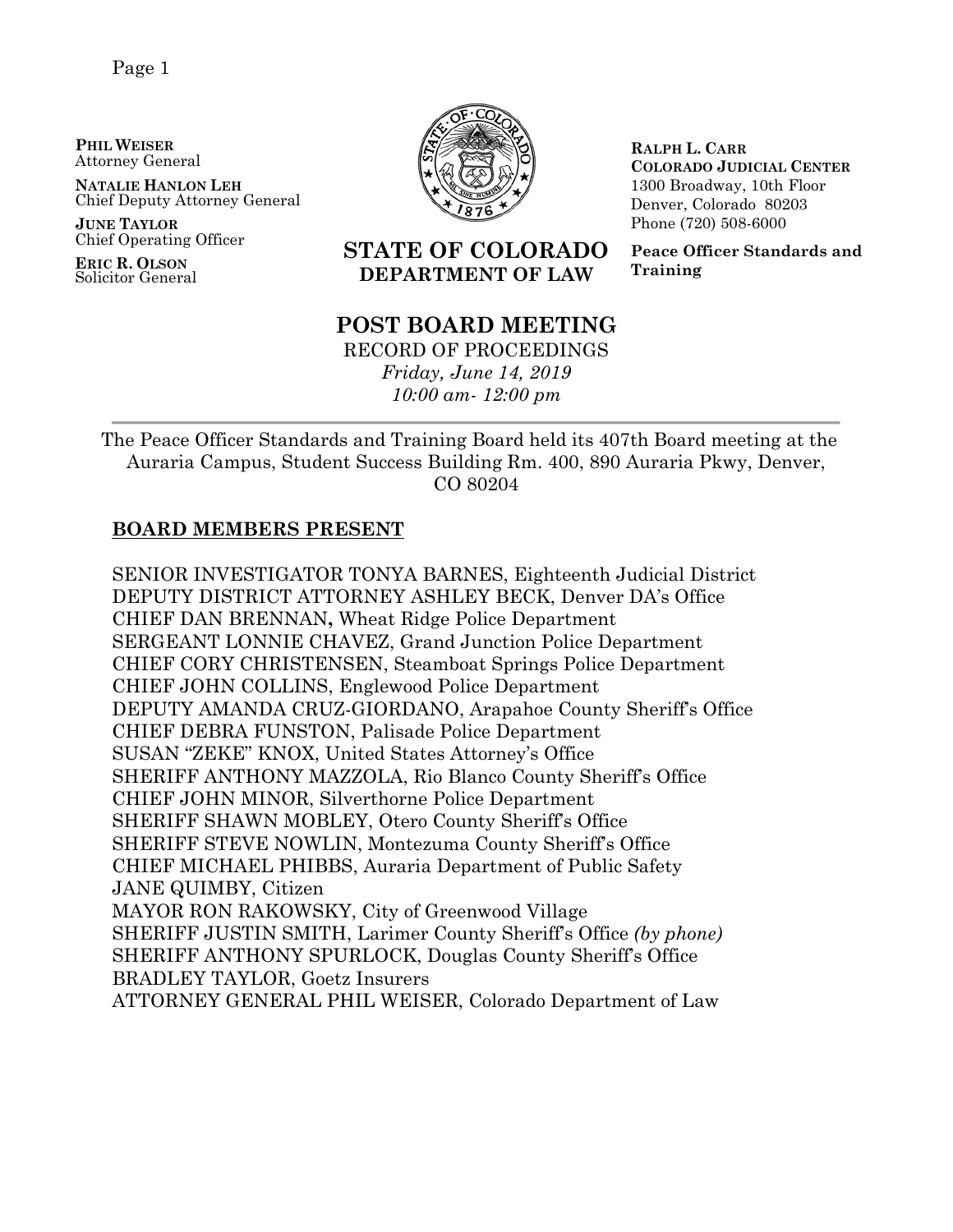#### **BOARD MEMBERS ABSENT**

EXECUTIVE DIRECTOR STAN HILKEY, Colorado Department of Public Safety SHERIFF ROBERT JACKSON, Alamosa County Sheriff's Office

#### **BOARD COUNSEL**

#### STACY WORTHINGTON

#### **POST STAFF MEMBERS PRESENT**

ERIK BOURGERIE, Director BOB BAKER, In-Service Training Manager SUSAN CARTER, Grant Coordinator KIM HERNANDEZ, Grant Manager ALEX MARTINEZ, Administrative Coordinator TIFFINY BLACK-MAJEKODUNMI, Compliance Specialist CATHY RODRIGUEZ, Compliance Manager DAN OSTRANDER, Training Coordinator DAN GRIFFIN, Training Coordinator DAVID SCHUETZ, Training Coordinator JARED TORSNEY, Marijuana Training Specialist

# **MEMBERS OF THE PUBLIC IN ATTENDANCE**

DIRECTOR CATHY LABRECQUE, Pikes Peak Community College LEA COMMANDER KARL SMALLEY, Adams County Sheriff's Office JANICE WORTHEM, Colorado State Patrol SERGEANT CLAYTON BLACKWELL, Colorado Springs Police ARPAD BALITY, Greeley Police Dept. DINO ROSS, Attorney o/b/o Adams County Fire, Ireland Stapleton PC AUSTIN PROCTOR-RANEY, Public Member LYNETTE WHITE, Public Member RENEE WHITE, Public Member JEFF WHITE, Public Member MARK BELUSAK, Red Rocks Community College DAVID W. CLARKE, Weld County Sheriff's Office MINER BLACKFORD, Otero Junior College STUART SUNDERLAND, Adams County Fire CLIFF AIMS, Aims Community College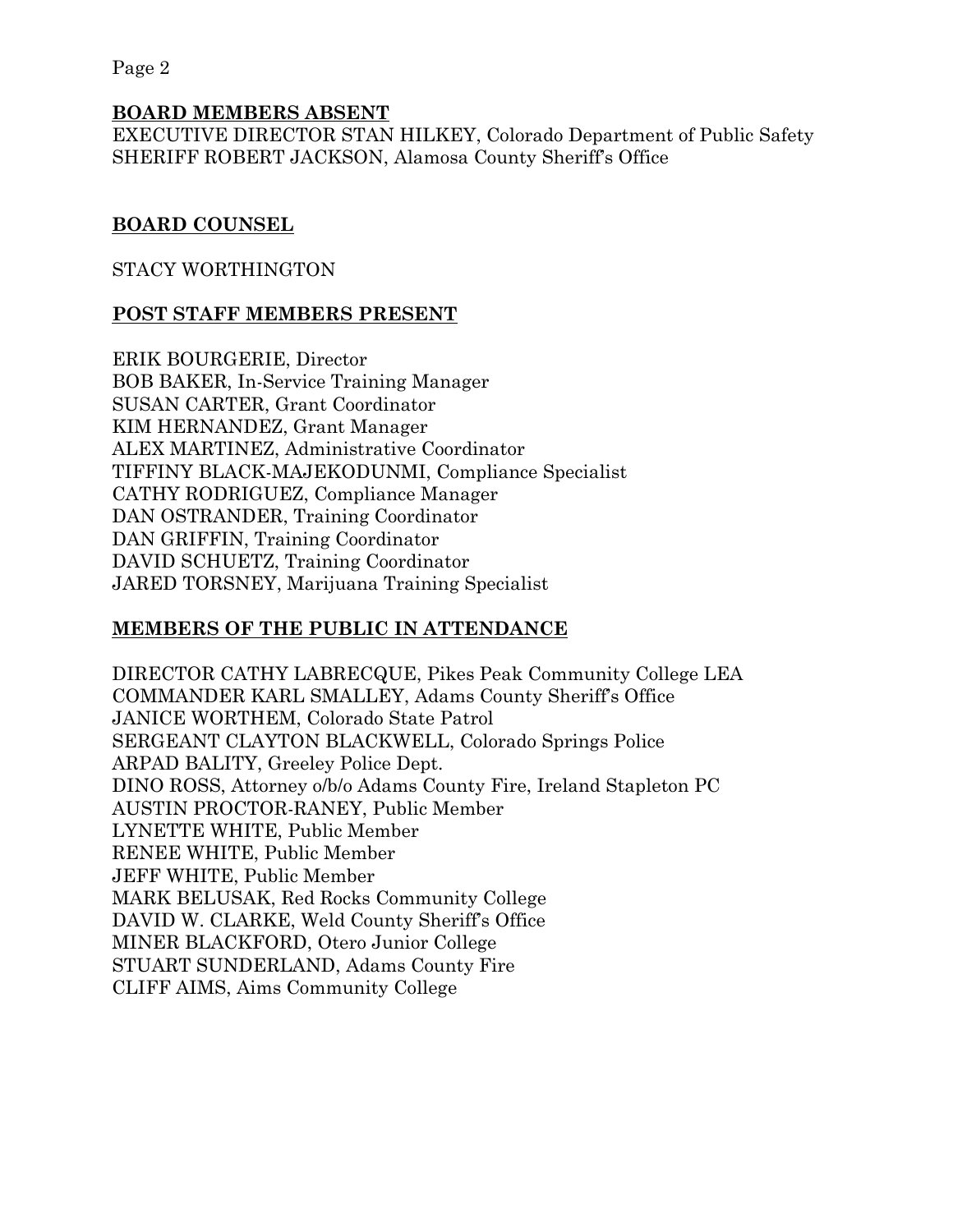| 1. | Welcome                                                                                                                                | <b>Attorney General Phil Weiser</b> |
|----|----------------------------------------------------------------------------------------------------------------------------------------|-------------------------------------|
| 2. | <b>Pledge of Allegiance</b>                                                                                                            | Attorney General Phil Weiser        |
| 3. | <b>Recognition of Departing</b><br><b>POST Board Member</b>                                                                            | Director Erik Bourgerie             |
|    | AG Weiser presented the following POST Board member with plaques of<br>appreciation:<br>Chief Daniel Brennan - City of Wheat Ridge     |                                     |
|    |                                                                                                                                        |                                     |
| 4. | <b>Introduction of Board Members, SME Members, Staff and</b><br>Guests                                                                 |                                     |
| 5. | <b>Roll Call</b>                                                                                                                       | Director Erik Bourgerie             |
|    | Declaration of a quorum (22)                                                                                                           |                                     |
| 6. | <b>Approval of POST Board</b><br><b>Minutes from March 1, 2019</b>                                                                     | Attorney General Phil Weiser        |
|    | Motion to approve minutes as presented by Mayor Ron Rakowsky, Second by<br>Lonnie Chavez<br>Approved Unanimously.                      |                                     |
| 7. | <b>Appointment of Vice Chair</b>                                                                                                       | Attorney General Phil Weiser        |
|    | Motion to Nominate Douglas County Sheriff, Tony Spurlock by Chief John<br>Minor, Second by Chief Daniel Brennan, Approved Unanimously. |                                     |

# 8. **Subject Matter Expert Committee Reports**

A. Arrest Control<br> **Agent Ike Beers** 

Chair

The committee was able to determine more of a direction, as Inspection and Test-out dates have been a challenge, the committee is trying to illicit more help from other committees. ACT Committee has a goal of 1 inspection per month, but the challenge has been coordinating people from the Western slope and southern regions together. ACT will work with Tiffiny Black-Majekodunmi specifically to help with this. ACT Committee approved 1 new committee member this month, and potentially one more next month for a total of 18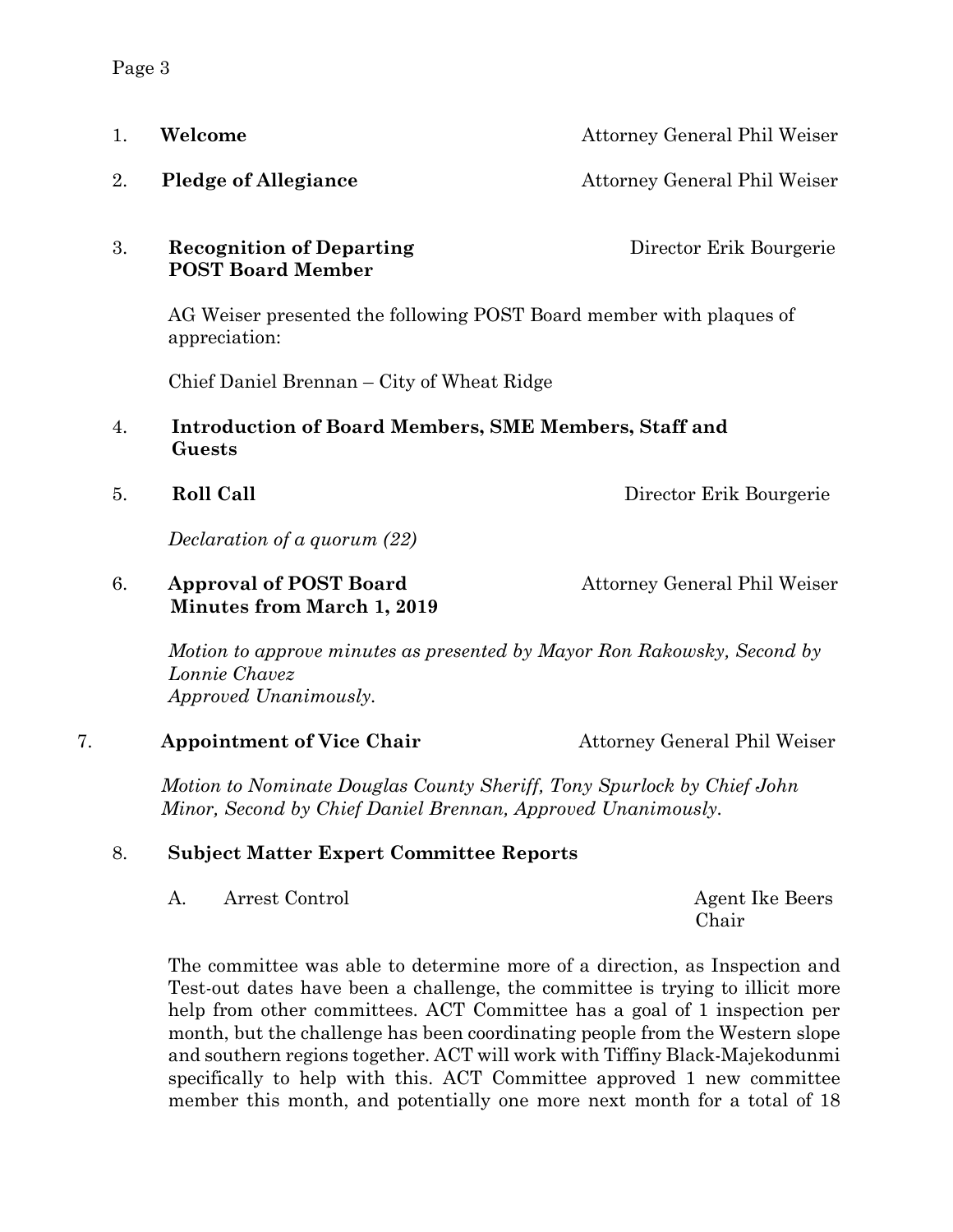members, and also add on 3 more civilians. The committee is trying to collaborate more with members across the state to better represent ACT, and be more consistent throughout the academies. ACT has been using the 10 block format, although the POST Board will see more fails, ACT's intent is to put out a better product, make trainers/trainees more accountable and hold higher testing standards.

B. Curriculum Director Cathy LaBrecque Chair

Committee discussed the research and implementation of a peer support program, Responder Strong, a new program related to the mental health of first responders. A subcommittee and framework have been built to add to the curriculum. Continued research of presenters and required source material is ongoing. A video made by officers and firefighters was made locally, and the committee is looking at endorsing the video for curriculum and possibly extend to other state agencies and entities. A plan to finalize lesson plan review for Otero Junior College Academy will be completed within the next month. Instructor methodology requirement will stay, committee is trying to increase the amount of classes, also developing a waiver for qualified people to become instructors, to train the trainers, to be waived from taking the instructor methodology class.

C. Driving Commander Karl Smalley Chair

Driving committee meeting was held the previous week, with 12 members in attendance. Driving approved 7 new instructors and talked about 2 recent inspections, at Western Colorado Peace Officers Assoc. and Arapahoe Community College, there were no issues and both are excellent programs. A new Test-Out form is being produced. Test-Out is fully staffed for the remainder of the year. Driving discussed making changes to the "Lane Change" block, the issue is with the 4 lane platform. The electronic stability control is intruding and scrubbing off speed in the 4th lane, preventing them from hitting the standard. A request to change from 4 to a 2 lane at 45 MPH was made, and will be up for a vote at a future meeting. Another request was made, to extend the turn-about radius to 2" in maneuver testing, due to various sizes of vehicles, approved by Chief John Minor.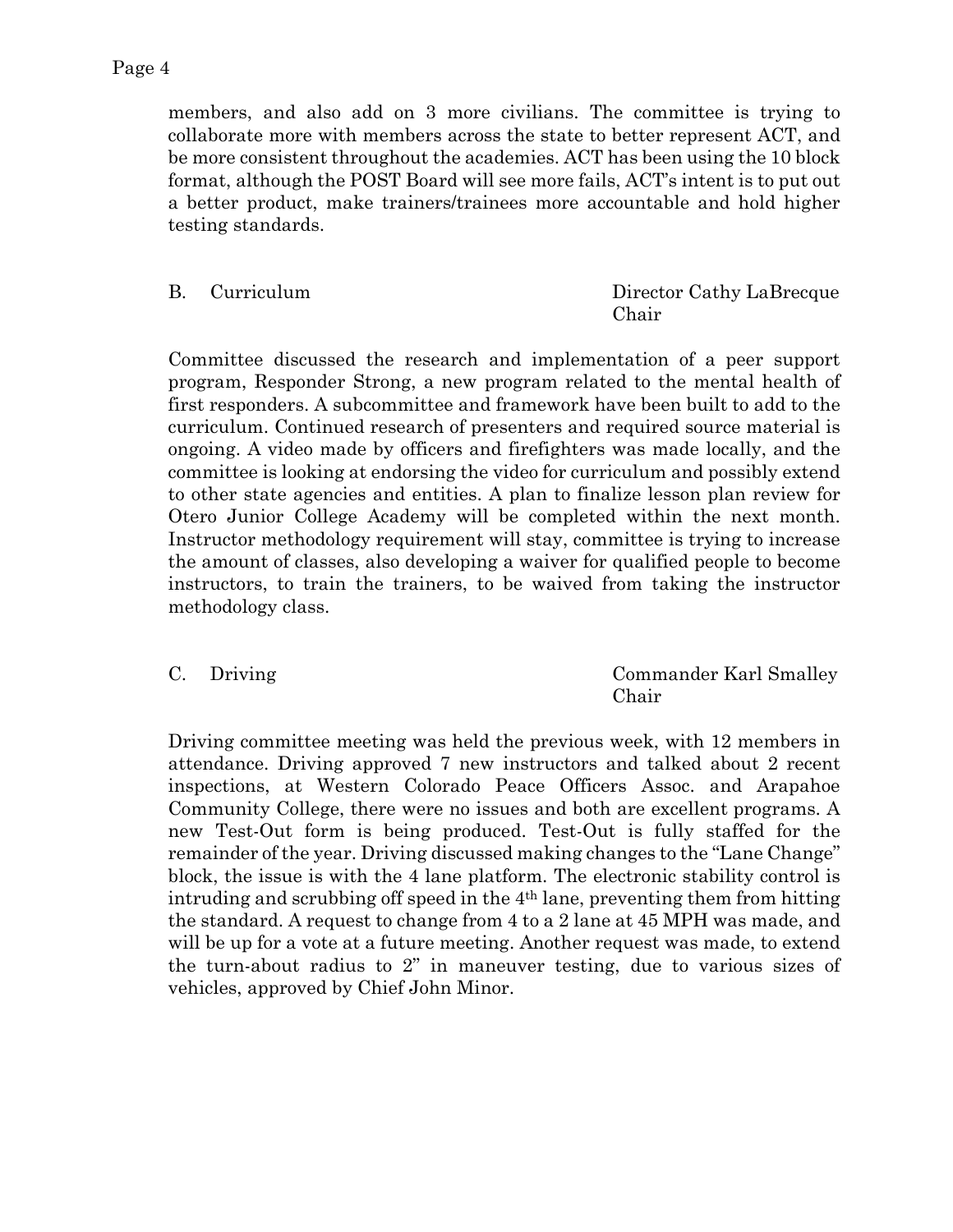D. Firearms David Schuetz, POST On behalf of Comm. Paul Gregory- Chair

Firearms has held 3 meetings this year, approving 18 full skills instructors, and creating a firearms instructor school at Ft. Collins Police Department. Firearms has a goal of 1 inspection per month, this year they have visited Western Colorado P.O. Assoc., JeffCo-Lakewood and Arapahoe Community College. JeffCo was described as the state model, while ACC had a few curriculum issues, but were resolved this morning as David Bruce of ACC was present and will make corrections for the upcoming school year. Firearms is modifying the inspection worksheets for efficiency and conducted 2 test-outs and added 2 SME's, Mark Stevens and Craig Nelson.

*Motion for Cory Christensen by Chief John Minor, to replace Chief Daniel Brennan on the Firearms SME Committee. 2nd motion was indecipherable, but was unanimously approved.*

#### 9. **Request for Variance Appeal** Director Erik Bourgerie **Lynette White**

Ms. White requested a variance for POST certification, which was denied by the Director. She explained her situation and requested the Board hear her appeal for a Rule 8 variance to allow her to become certified. The Board asked several clarifying questions.

*Motion to hear appeal by Sheriff Spurlock. Second by Chief John Collins Appeal hearing denied by vote of 12 to 10.*

# 10. **POST Rule 9 - Revocation of Peace Officer Certifications:**

§ 24-31-305, C.R.S.(2)(a) A Colorado peace officer certification issued pursuant to subsection (1) or (1.3) of this section or 24-31-308 shall be suspended or revoked by the POST Board if the certificate holder has been convicted of a felony at any time, or has been convicted on or after July 1, 2001, of any misdemeanor described in subsection  $(1.5)$  of § 24-31-305 C.R.S., or has otherwise failed to meet the certification requirements established by the Board. For purposes of this rule, the term 'conviction' includes any deferred judgments or deferred sentences imposed by a court. Revocation of peace officer certificates based upon conviction(s) of misdemeanor crimes are recognized in § 24-31-305(1.5) (b) thru (h), C.R.S.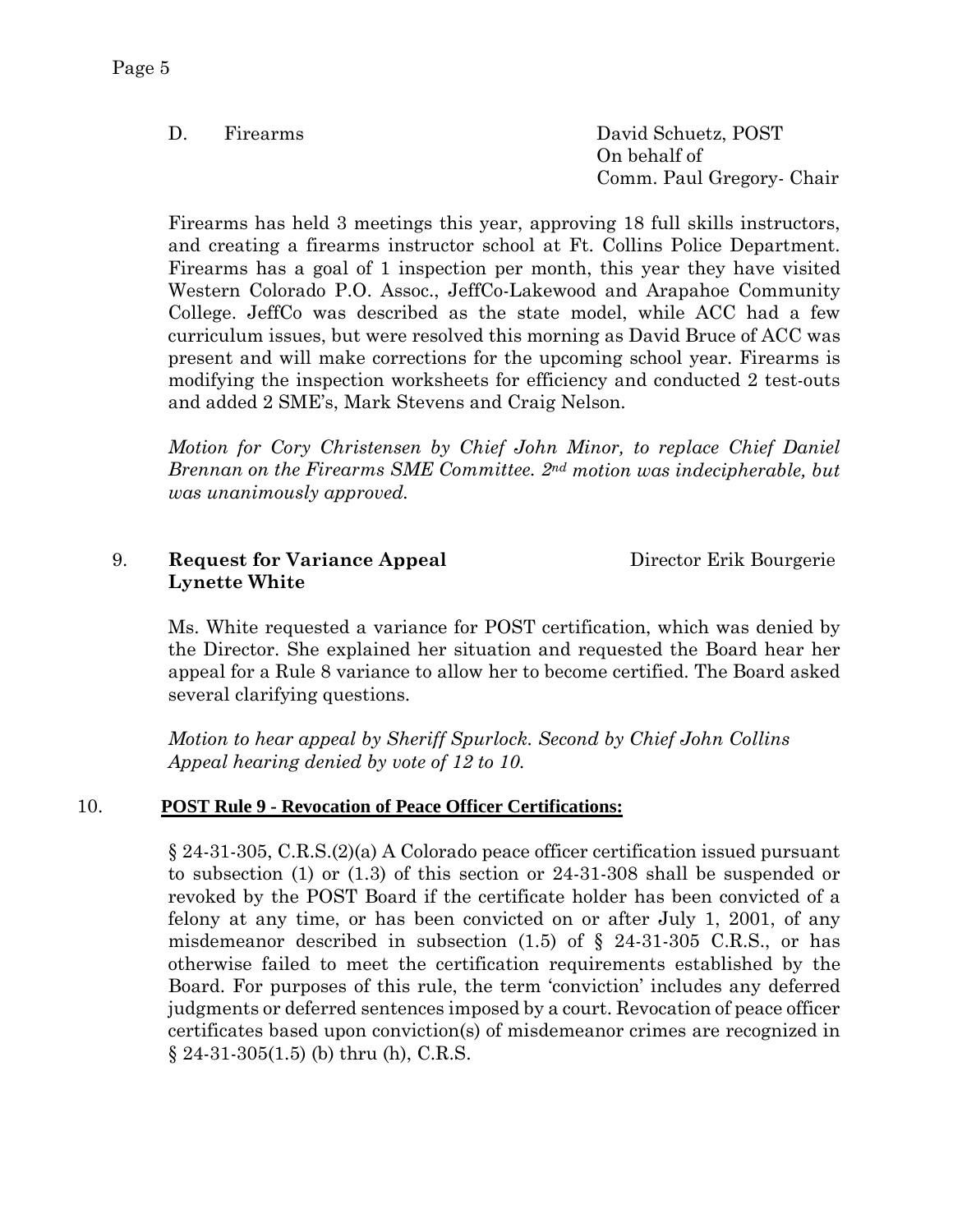No. M19-02, Austin Alexander Proctor-Raney, Certification (PID 7081-4974). On January 11, 2019, Respondent was convicted of one count of Harassment, Telephone-Threat/Obscene §18-9-111(1)(e), a class 3 Misdemeanor and Official Misconduct 1 §18-8-404 in Case No. 2018CR233 in Las Animas District Court. The respondent was employed as a peace officer on the date of the offense (Date of Offense: May 1, 2018 to September 10, 2018) with Trinidad Police Department (Date of Separation: September 24, 2018). The respondent has complied with the POST Show Cause Order No. M19-02 by appearing at the scheduled Show Cause Hearing on February 25, 2019. Director Bourgerie recommends revocation of Austin Alexander Proctor-Raney's Colorado Peace Officer Certification (PID 7081- 4974).

*Motion to deny appeal by Chief Daniel Brennan, approved unanimously Motion to revoke by Ashley Beck, Second by Sheriff Mobley, revocation approved unanimously.*

*The certificate holders in the following matters did not appear at the show cause hearing or indicate any intent to oppose the revocation. Unless any member objects and asks to consider one or all of these matters separately, they will all be presented to this Board as a group.*

# **Felony Convictions:**

- 1. No. F19-01, Bianca Rebecca Roberts, (PID 6688-1417). On December 17, 2018, Respondent was convicted of one count of Firearms-Straw Purchase, §18-12- 111(1), a class 4 Felony, in Case No. 2017CR1062 and of one count of Violation of Bail Bond Conditions, §18-8-212(1), a class 6 Felony, in Case No. 2018CR639 in the District Court of Douglas County. The respondent was employed as a peace officer on the date of the offense (Date of Offense: February 9, 2017) with the Douglas County Sheriff's Office, Date of Separation May 18, 2017. The Respondent has failed to comply with a POST Show Cause Order No. F19-01 by failing to appear at the scheduled Show Cause Hearing on February 11, 2019. Director Bourgerie recommends revocation of Bianca Rebecca Robert's Colorado Peace Officer Certification (PID 6688-1417).
- 2. No. F19-02, David Oren Baker, Certification B2801 (PID 117096). On December 17, 2018, Respondent was convicted of one count of Second Degree Assault, §18-3-203(1)(g), a class 4 Felony, an act of domestic violence, in Case No. 2018CR32 in the District Court of Delta County. The Respondent was not employed as a peace officer on the date of the offense (Date of Offense: February 1, 2018). The respondent has failed to comply with a POST Show Cause Order No. F19-02 by failing to appear at the scheduled Show Cause Hearing on March 25, 2019. Director Bourgerie recommends revocation of David Oren Baker's Colorado Peace Officer Certification B2801 (PID 117096).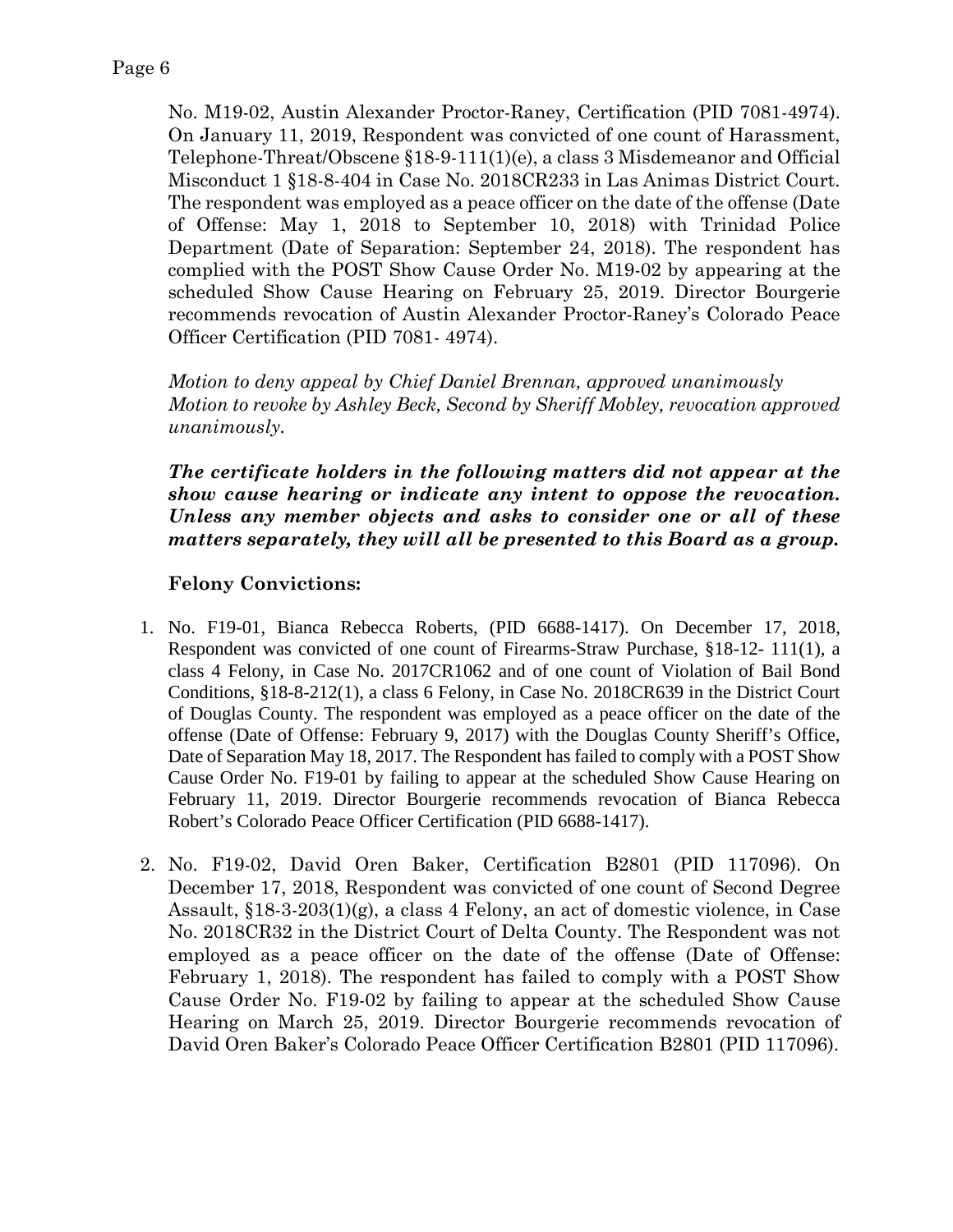# **Misdemeanor Convictions:**

1. No. M19-03, Donna Marie Parker, Certification (PID 135881). On January 18, 2019, Respondent was convicted of one count of Third Degree Assault §18-3- 204(1)(a), a class 3 Misdemeanor in Case No. 2018CR404 in Garfield District Court. She was granted a deferred judgment and sentence for one year. The respondent was not employed as a peace officer on the date of the offense (Date of Offense: August 5, 2018). The respondent has failed to comply with POST Show Cause Order No. M19-03 by failing to appear at the scheduled Show Cause Hearing on February 25, 2019. Director Bourgerie recommends revocation of Donna Marie Parker's Colorado Peace Officer Certification (PID 135881).

*Motion to revoke by Chief Funston, Second Sheriff Mazzola. Approved unanimously.*

**12. Sunrise Review – Adams County** Director Erik Bourgerie **Fire Protection**

*Created Subcommittee – Chiefs: Phibbs and Collins, Sheriffs: Mobley and Spurlock, and Senior Investigator Barnes.*

**13. Needle Stick Required Testing Officer** Arpad Bality, Greeley PD

*Board has advised Mr. Bality that this issue is not in regards to standards or training, and it is recommended he speak with a local representative/legislator or house judiciary committee.* 

| 14. Decertification for Untruthfulness | Director Erik Bourgerie |
|----------------------------------------|-------------------------|
| (See supplemental handout-Lime tab)    |                         |

*Vote postponed for upcoming September session.*

**15. ERPO Policy and Training** Training Specialist, Dan Ostrander

*Vote postponed for upcoming September session.*

**16. Grant Awards** Grants Manager, Kim Hernandez (See supplemental handout-Orange tab) 4

*Motion to authorize grant subcommittee to proceed by Chief Brennan, Second by T. Barnes, unanimously approved.*

**17. Revised Grant Guidelines** Grants Manager, Kim Hernandez (See supplemental handout-White tab)

*Motion to approve changes by Sheriff Spurlock, Second by Sheriff Mobley, unanimously approved.*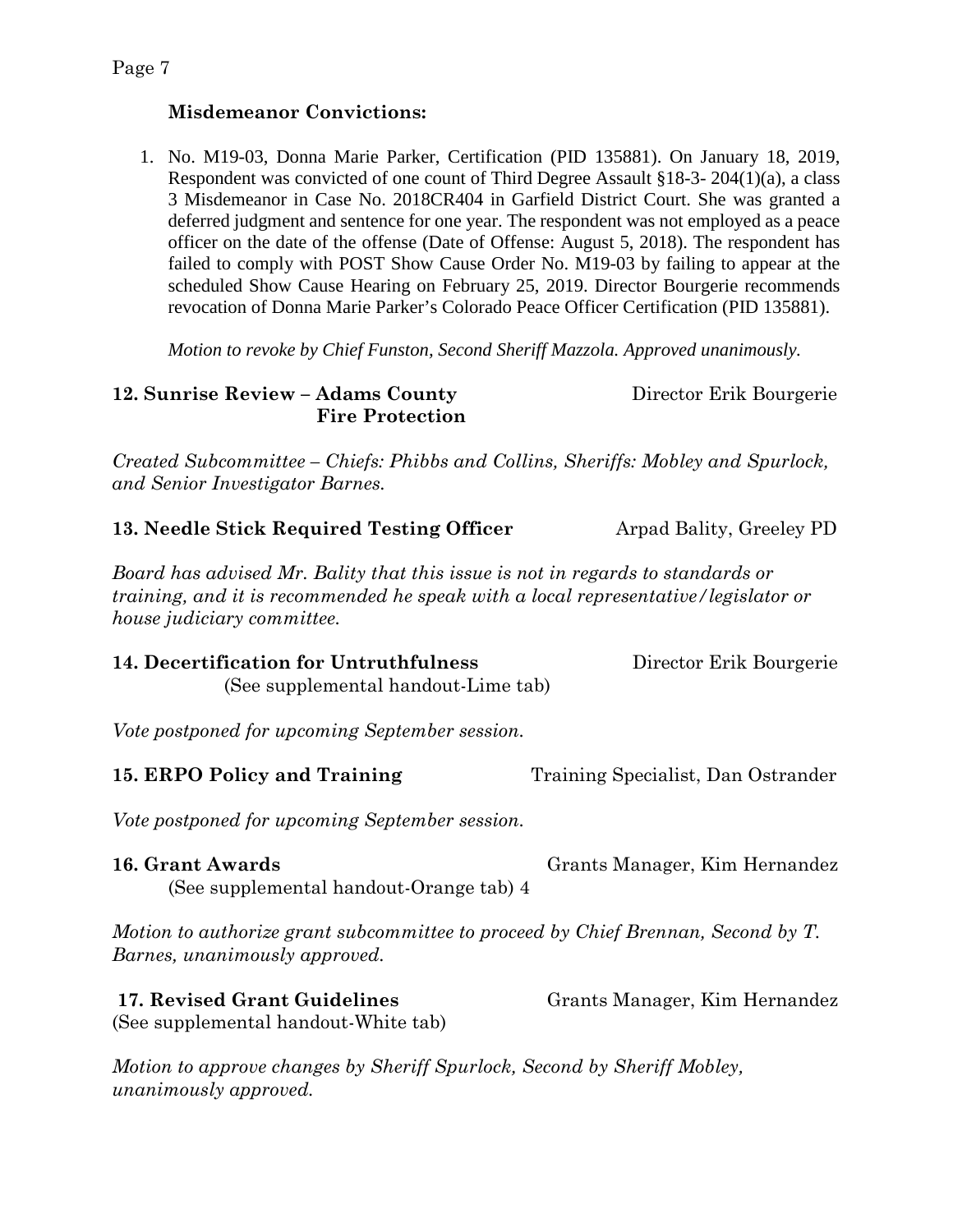**18. Grants Subcommittee Opening Fig. 3. Attorney General Phil Weiser** *Sheriff Mobley has volunteered to join.*  **19. Minimum Age Limit for Certification** Director Erik Bourgerie (See supplemental handout-Green stripe tab) *Vote postponed for upcoming September session.*

**20. Appeal Subcommittee 2019.04.01 Update** Sheriff Shawn Mobley (See supplemental handout-Blue stripe tab)

*Based on C.R.S. 24-31-305, Jennifer Cordova has been denied variance.* 

*An exemption per POST Rule 11 is hereby granted with the condition that Brett Bennett complete a Refresher Course within 12 months from the Date of Appeal (4/1/2020)*

**21. Rule 28 Noncompliance** Director Erik Bourgerie Senior AG Stacy Worthington

*Vote postponed for upcoming September session.*

# **22. POST Exam Update** Compliance Manager,

*Postponed for upcoming September session.*

#### **23. Academy Metrics** Compliance Specialist, (See supplemental handout-Red stripe tab) David Schuetz

*Postponed for upcoming September session.*

# **24. Otero Junior College** Compliance Manager

Cathy Rodriguez

*Compliance Order issued for 30 days from 6/14/2019.* 

Cathy Rodriguez